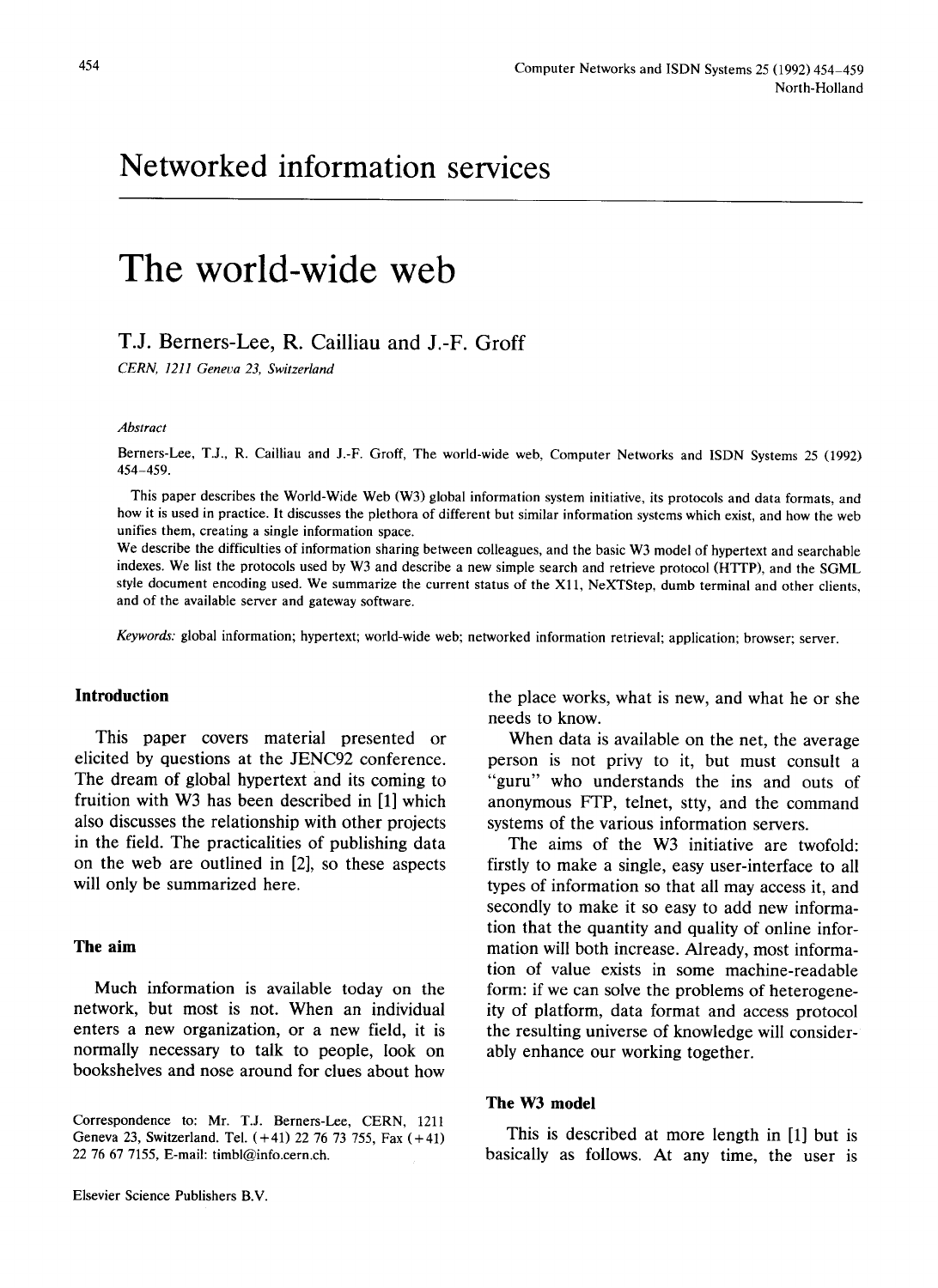reading a document. Two navigation operations are provided: one operation is to follow a link from a particular piece of text to a related document or part of a document. The other operation is to query a server with a text string. The result of either operation is the display of a new document. The query operation is only provided for certain documents: those which represent a search facility provided by a remote server. The query typically returns a synthesized hypertext list of items, each linked to some document which matches the query.

The power of hypertext links, whether generated automatically or authored by a human being, to represent knowledge in a way easy to follow by the reader cannot be replaced by powerful query languages. Conversely, the power of special-purpose query engines to solve user-posed queries cannot be replaced by a system using only hypertext links. The two operations are both found to be necessary.

One view encompasses all the systems.

Although a simple model, a significant point in its favour has been its ability to represent almost all existing information systems. This gives us both a great start in putting existing information online, and also confidence that the model is one which will last for future information systems.

(Some information systems include complex search functions which have many fields to fill in. However, when the human-computer interaction is analysed, it can be broken down into a sequence of choices and user input. This leads in general to a simplified user interface and a direct mapping onto the web.)

Systems which have been mapped onto the web to date include WAIS, Gopher, VMS(TM)/ Help, FTP archives, The "Hyper-G" system from the Technical University of Graz, Gnu Texlnfo, unix manual pages, unix "finger", and several proprietary documentation sytems. A W3 client provides a seamless view of all this data using a simple user interface. For the reader, therefore, W<sub>3</sub> solves the problems of the over-abundance of different information systems.

An information provider, however, may wonder which management system to use on his server. There is no single recommended W3



Tim Berners-Lee, before coming to CERN, worked on, among other things, document production and text processing. He developed his first hypertext system, "Enquire", in 1980 for his own use (although unaware of the existence of the term HyperText). With a background in text processing, real-time software and communications, Tim decided that high energy physics needed a networked hypertext system and CERN was an ideal site for the development of wide-area hypertext ideas. Tim started the WorldWideWeb project at CERN in 1989. He wrote the application on the NeXT along with most of the communications software.



**Robert** Cailliau, who was formerly in programming language design and compiler construction, has been interested in document production since 1975, when he designed and implemented a widely used document markup and formatting system. He ran CERN's Office Computing Systems group from 1987 to 1989. He is a long-time user of Hypercard, which he used to such diverse ends as writing trip reports, games, bookkeeping software, and budget preparation forms. When he is not doing WWW's public relations, Robert is contributing browser software for the Macintosh platform, and analysing the needs of physics experiments for online data access.



**Jean-Francois Groff** provided useful input in the "design issues". During his stay at CERN as "cooperant", J-F joined the project in September 1991. He wrote the gateway to the VMS Help system, worked on the new modular browser architecture, and helped support and present WWW at all levels. He is now porting the communications code to DECnet in order to set up servers for physics experiments.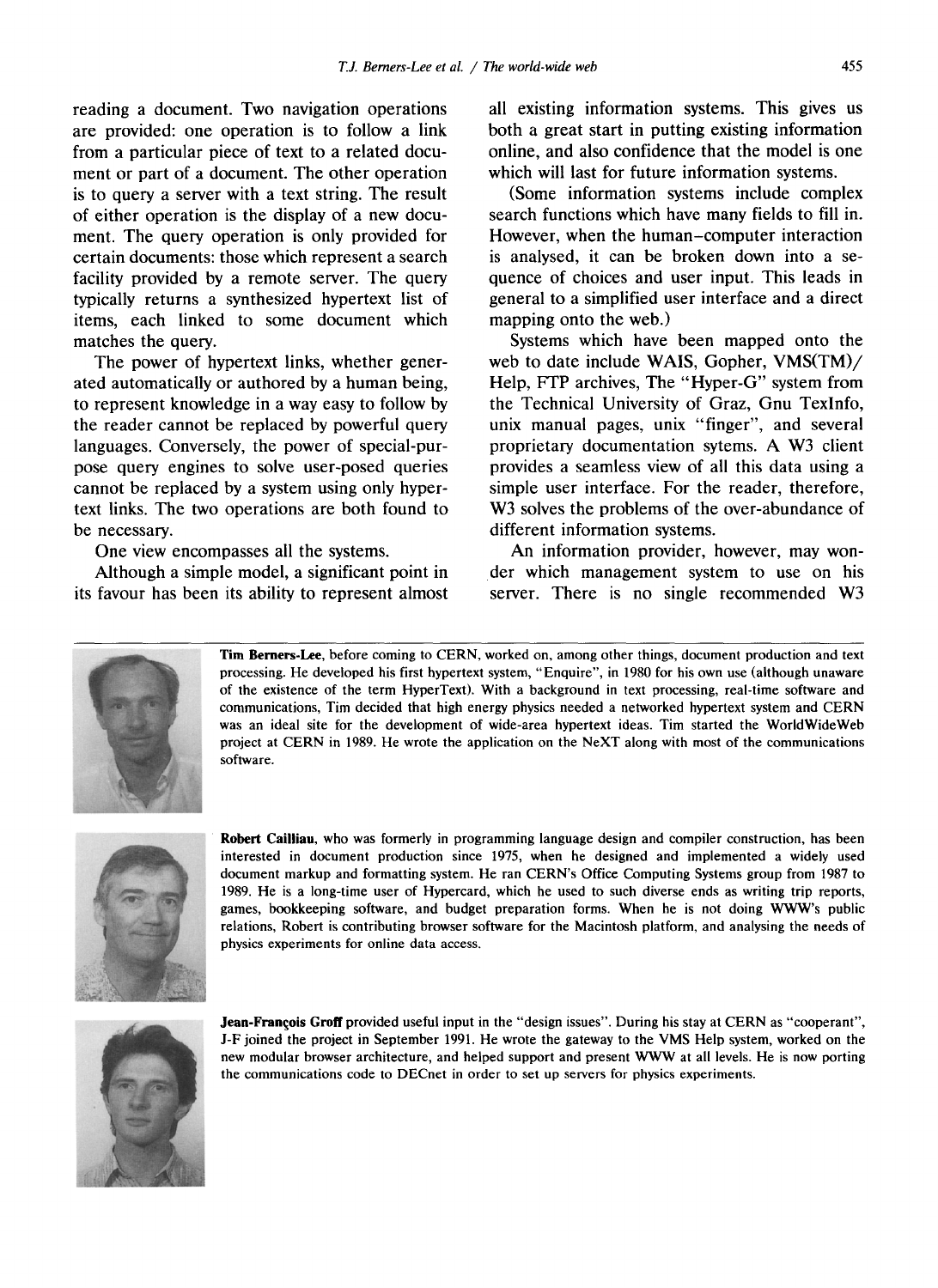server. Fortunately, it is normally true that if he has a relatively organized approach to keeping his data, he can generally adopt new tools without the user being very aware that things are different. For example, he can run a new indexing system, or generate a new browsable hierarchy, on top of his existing data. He should pay close attention to the easy collection or contribution and update of the data, as this is the step which will ensure its quality. No amount of work on the access software can make up for a lack of accuracy or timeliness of the raw data. The W3 project does not restrict the choice of databases for information management; it simply makes whatever exists visible. However, it is hoped that more simple tools for automatically publishing files and mail archives as indexed hypertext will be available in the near future.

It is important to emphasize that although the user model is hypertext, the data published does not have to be prepared in hypertext form. Most data on the web is plain text, accessed by automatically generated hypertext links (following for example the directory tree in which the files are stored) or an automatic indexing system. The prospective information provider need not be frightened by the term "hypertext". It is true, however, that he may in the end wish at least his



Fig. 1. The world-wide web client-server architecture.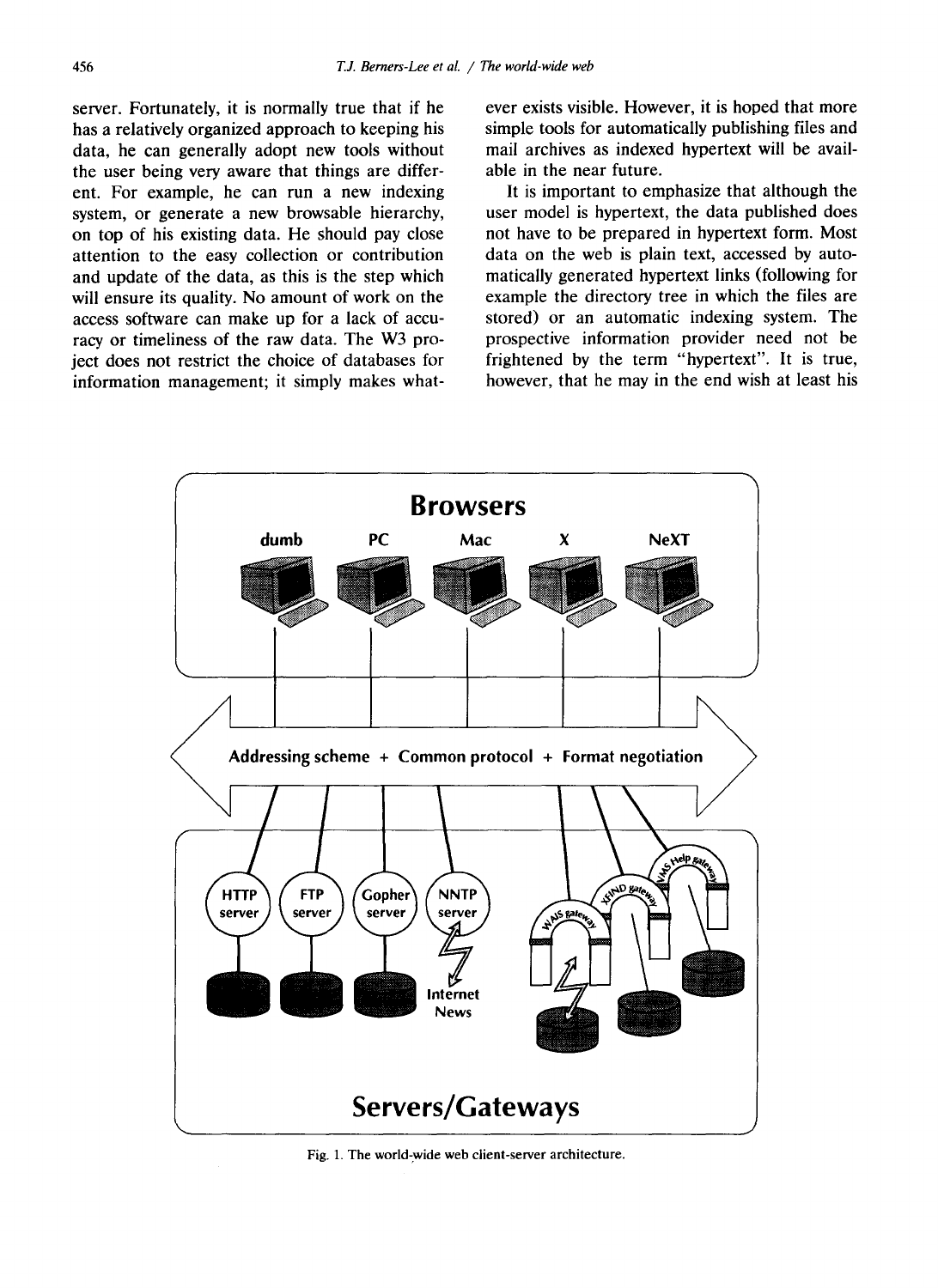overview document to be hand-written hypertext in order to maximize the impact and communication with the reader.

### **Protocols**

W<sub>3</sub> uses a client-server architecure (Fig. 1), to allow complex presentation facilities to be provided by the client, and powerful search and data manipulation algorithms to be provided at the site of the data by a server. The protocol needed to connect server and client is a simple stateless search and retrieve protocol. In practice the W3 clients all include the ability to use various other protocols, including FTP [3], Gopher [4], local file access, and NNTP [5] for internet news. This gives each W3 client access to several already existing worlds of information. The document addressing scheme allows names to be given to any document, file, directory, newsgroup or article in these systems. This means that a hypertext document may be written or generated which includes links to these objects. Other worlds of information such as that of WAIS servers [6] are made available by gateways which perform the mapping of that world into the web.

Ideally, a protocol used by W3 has the following features:

- Document retrieval by name.
- Index search by name of index plus readersupplied text.
- Stateless operation. Rapid traversal of links between documents on different servers makes the concept of a session between client and server inappropriate.
- Minimum number of round-trips. As technology advances, processing time may continue to • shrink, leaving long-distance round trip delays the dominant factor in response time.
- Pipelining allowing the first part of a document to be displayed (or relayed through a gateway) before the whole document has been transferred. This is easy when using a byte stream oriented protocol.

To achieve this, a simple new protocol, HTTP (Hypertext Transfer Protocol) was defined in the conventional Internet style. This runs over TCP/ IP, using one TCP/IP connection per search or retrieve operation.

The initial form of the protocol involves the client sending a simple ASCII request for a document: the command "GET" and the document's name. The response to this is either a hypertext file marked up in SGML, using a specific document type known as "HTML", or a plain text document with an HTML header. In the new version of the protocol (under development) an SGML-formatted request object includes details about the client capabilities. The client capabilities include a weighting, in the form of penalty points for information loss and time taken for conversions at the client end. This allows the server to make a balanced decision to send a particular format when several are available, minimising the information degradation and extra delay associated with format conversion.

The returned document contains an HTML header, and a body which may be in any notation or combination of encoding schemes which the client has declared itself able to handle. Caching of converted documents at client or server side is obviously a useful technique which could in principle be applied as an optimization.

#### **Data encoding**

SGML was chosen as the base format for the returned document because it is an accepted encoding scheme and has traditional use in documentation. It is flexible enough to allow different object types to be encoded, and non-SGML encodings to be encapsulated. SGML was not chosen out of any particular aesthetic appeal or inherent cleanliness.

In general the philosophy of the W3 initiative is not to force any more standards or common practices upon the world than absolutely necessary. The document naming and addressing scheme is considered essential, as its flexibility allows us to include new protocols and name spaces as they appear. The protocols are not therefore seen as so essential, allowing continuing research and development. Transition strategies (using gateways for example) will allow the introduction of new protocols, and in a "market" of several coexisting protocols, the technically superior ones will hopefully achieve the most widespread use.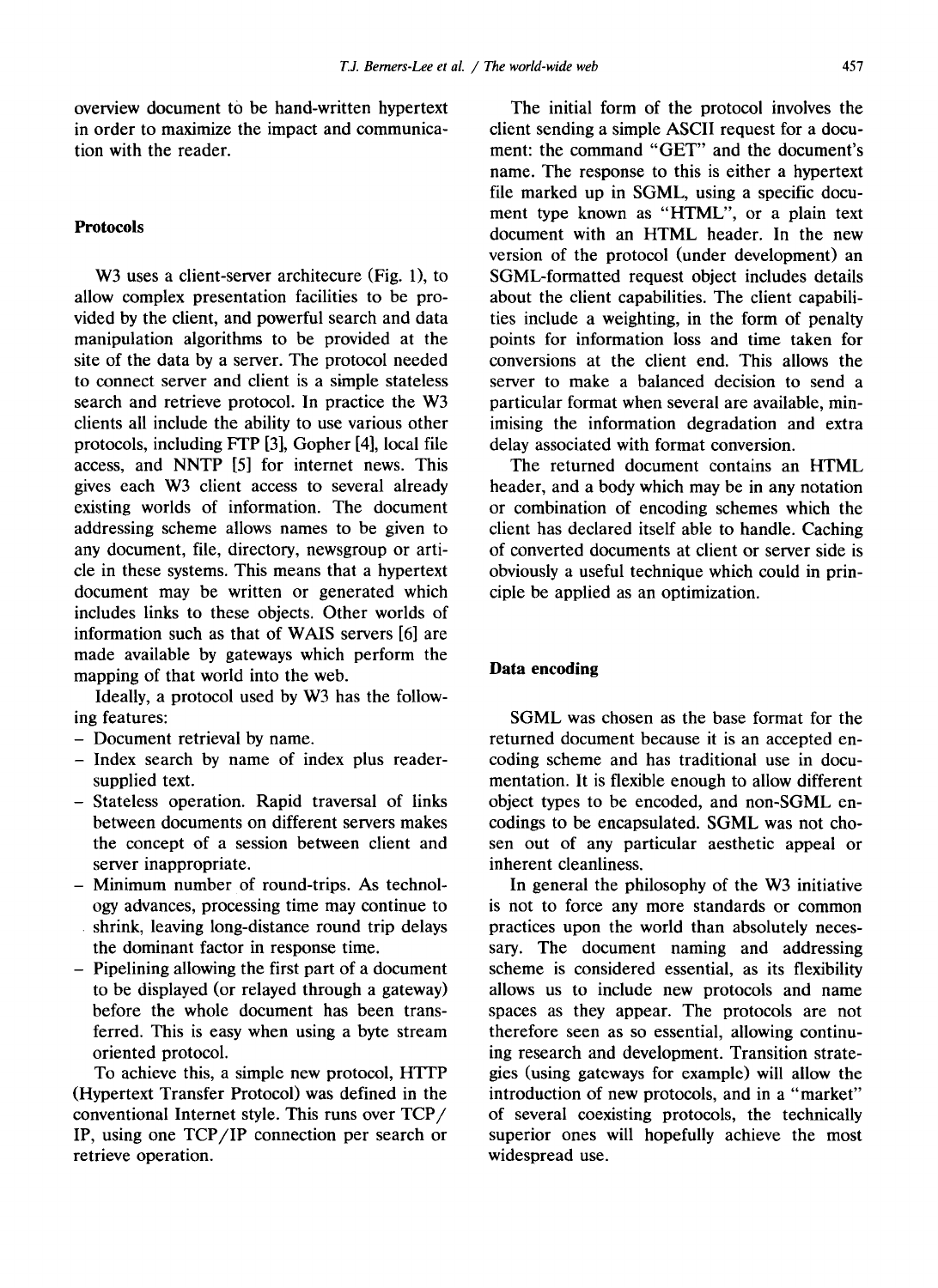The data format negotiation of HTTP is designed to allow the same market forces to exist in data encoding schemes and document types. When two coworkers in the same field or organization are using the same tools, one imagines that the negotiation will allow them to exchange data at a high level, with a high level of functionality. For example, genetics workers may be able to exchange coded forms of DNA sequences which may be viewed and operated on with special tools. On the other hand, a worker in a very different environment will still have access to this data, even if as a last resort it has to be rendered into a plain ASCII text on his terminal. It will, after a while, become obvious which formats are becoming popular, and a snowball effect should cause their rapid adoption by both servers and clients.

The W3 clients will not themselves be able to handle all formats, but will be configurable to launch other applications.

All W3 clients are as a minimum required to handle plain text and HTML. Because HTML is a high-level mark-up, it allows the same logical structured text to be represented optimally whatever the capabilities of the client platform. For example, to highlight headings, a dumb terminal browser may use capital letters when an Xwindows browser uses a different font.

#### **W3 software**

Software provided by the various contributors to the W3 project includes browsers, servers and gateways.

A prototype hypertext editor was made using the NeXTStep(TM) environment. This has been frozen for almost a year at the time of writing, so it lacks many features of other browsers, but is still the only hypertext editor allowing links and annotations to be directly inserted by the reader or author.

The simple line mode browser "www" originally written by Nicola Pellow has now become a general information access tool. As well as operating in interactive mode, it can be used from the command line to retrieve any object on the web by name, or query any index. It can return formatted text or HTML source. When used as a filter, it becomes a text formatter. When used as a server, it becomes a gateway.

For the Xll window system, two browsers exist, with different look and feel. The "Erwise" browser was developed by a team at the Helsinki Technical University, and the "Viola" browser (demonstrated at this conference) by Pei Wei of Berkeley, California.

A browser for the Macintosh environment is under development at CERN, and an MSDOS/Windows browser may also be produced. As the status of this software is constantly being updated, it is wise to check the web for the latest situation.

On the server side, a simple file server exists. There are also examples of servers which have been set up using simple shell or perl scripts (see [2]). Contributions of new software are always welcome, as are new servers.

#### **Making data available**

If you look at existing information in or about your own institute, or a particular field, maybe it occurs to you that it would be useful to others to make it generally available. There are a number of ways to do this, and it can be done in a few hours or a few days depending on the complexity of the data you have and the facilities you want to offer.

If you have an existing database, you could make a simple script to make this available on the web. The simplest way is to run an existing shell interface to the database from your server script. A more sophisticated way is to take that user interface program, and our skeleton server code, and merge them into a single C program to provide the data. This may be more powerful, or match better your style of working. A solution we used under VM/XA was for a basic daemon program to call a command file (REXX exec).

If you have no database, but some files of interesting information, then running the basic HTI'P file daemon (httpd) will allow them to be made visible. In this case you can make by hand (or generate if you really have no time) a hypertext list of files for users to browse through.The format of HTML is described in the web. You can also pick up the source of any document you